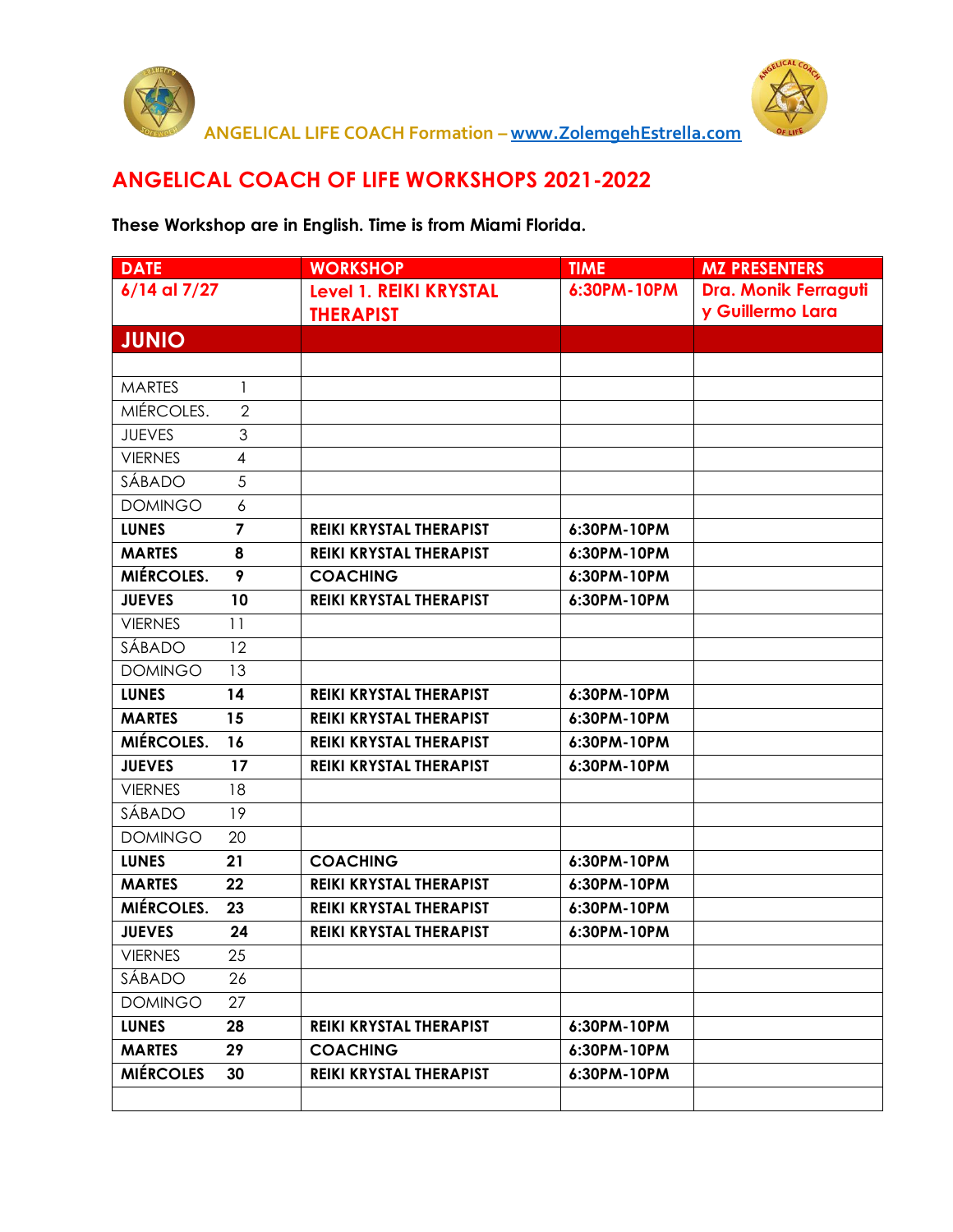



 **ANGELICAL LIFE COACH Formation – [www.ZolemgehEstrella.com](http://www.zolemgehestrella.com/)**

| <b>JULIO</b>      |                  |                                             |             |  |
|-------------------|------------------|---------------------------------------------|-------------|--|
| <b>JUEVES</b>     | 1                | <b>REIKI KRYSTAL THERAPIST</b>              | 6PM-10PM    |  |
| <b>VIERNES</b>    | $\overline{2}$   |                                             |             |  |
| SÁBADO            | 3                |                                             |             |  |
| <b>DOMINGO</b>    | 4                |                                             |             |  |
| <b>LUNES</b>      | 5                | REIKI KRYSTAL THERAPIST                     | 6:30PM-10PM |  |
| <b>MARTES</b>     | $\boldsymbol{6}$ | REIKI KRYSTAL THERAPIST                     | 6:30PM-10PM |  |
| <b>MIÉRCOLES</b>  | 7                | <b>PRACTICES</b>                            | 6:30PM-10PM |  |
| <b>JUEVES</b>     | 8                | REIKI KRYSTAL THERAPIST                     | 6:30PM-10PM |  |
| <b>VIERNES</b>    | 9                |                                             |             |  |
| SÁBADO            | 10               |                                             |             |  |
| <b>DOMINGO</b>    | 11               |                                             |             |  |
| <b>LUNES</b>      | 12               | REIKI KRYSTAL THERAPIST                     | 6:30PM-10PM |  |
| <b>MARTES</b>     | 13               | REIKI KRYSTAL THERAPIST                     | 6:30PM-10PM |  |
| <b>MIÉRCOLES.</b> | 14               | <b>COACHING</b>                             | 6:30PM-10PM |  |
| <b>JUEVES</b>     | 15               | REIKI KRYSTAL THERAPIST                     | 6:30PM-10PM |  |
| <b>VIERNES</b>    | 16               |                                             |             |  |
| SÁBADO            | 17               |                                             |             |  |
| <b>DOMINGO</b>    | 18               |                                             |             |  |
| <b>LUNES</b>      | 19               | REIKI KRYSTAL THERAPIST                     | 6:30PM-10PM |  |
| <b>MARTES</b>     | 20               | REIKI KRYSTAL THERAPIST                     | 6:30PM-10PM |  |
| <b>MIÉRCOLES</b>  | 21               | <b>COACHING</b>                             | 6:30PM-10PM |  |
| <b>JUEVES</b>     | 22               | REIKI KRYSTAL THERAPIST                     | 6:30PM-10PM |  |
| <b>VIERNES</b>    | 23               |                                             |             |  |
| SÁBADO            | 24               |                                             |             |  |
| <b>DOMINGO</b>    | 25               |                                             |             |  |
| <b>LUNES</b>      | 26               | REIKI KRYSTAL THERAPIST                     | 6:30PM-10PM |  |
| <b>MARTES</b>     | 27               | <b>REIKI KRYSTAL THERAPIST</b>              | 6:30PM-10PM |  |
| <b>MIÉRCOLES</b>  | 28               | <b>PRACTICES</b>                            | 6:30PM-10PM |  |
| <b>JUEVES</b>     | 29               | <b>Sharing, Questions and</b><br>Graduation | 6:30PM-10PM |  |
| <b>VIERNES</b>    | 30               |                                             |             |  |
| SÁBADO            | 31               |                                             |             |  |
|                   |                  |                                             |             |  |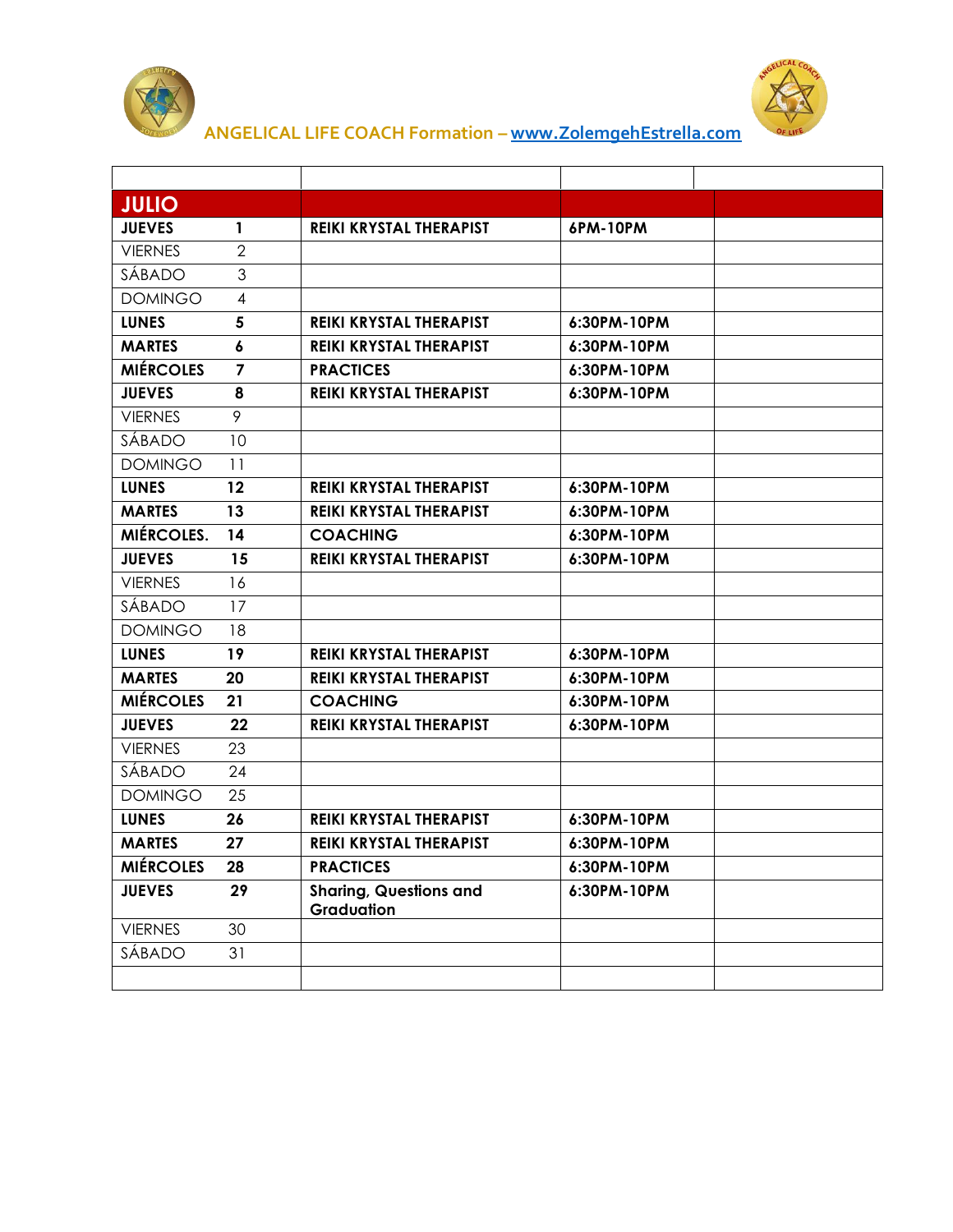



 **ANGELICAL LIFE COACH Formation – [www.ZolemgehEstrella.com](http://www.zolemgehestrella.com/)**

| <b>DATE</b>    |                | <b>WORKSHOP</b>                           | <b>TIME</b> | <b>MZ PRESENTERS</b>   |
|----------------|----------------|-------------------------------------------|-------------|------------------------|
| 8/2 al 8/31    |                | <b>Level 2. RAINBOW LIGHT WARRIORS</b>    | 6:30PM-     | <b>Mercy Lamelas y</b> |
|                |                |                                           | 10PM        | <b>Stefanía Duarte</b> |
| <b>AGOSTO</b>  |                |                                           |             |                        |
| <b>DOMINGO</b> | 1              |                                           |             |                        |
| <b>LUNES</b>   | $\mathbf 2$    | <b>RAINBOW LIGHT WARRIORS</b>             | 6:30PM-10PM |                        |
| <b>MARTES</b>  | $\mathbf{3}$   | <b>RAINBOW LIGHT WARRIORS</b>             | 6:30PM-10PM |                        |
| MIÉRCOLES.     | 4              | <b>RAINBOW LIGHT WARRIORS</b>             | 6:30PM-10PM |                        |
| <b>JUEVES</b>  | 5              | <b>RAINBOW LIGHT WARRIORS</b>             | 6:30PM-10PM |                        |
| <b>VIERNES</b> | 6              |                                           |             |                        |
| SÁBADO         | $\overline{7}$ |                                           |             |                        |
| <b>DOMINGO</b> | 8              |                                           |             |                        |
| <b>LUNES</b>   | 9              | <b>COACHING</b>                           | 6:30PM-10PM |                        |
| <b>MARTES</b>  | 10             | <b>RAINBOW LIGHT WARRIORS</b>             | 6:30PM-10PM |                        |
| MIÉRCOLES.     | 11             | <b>RAINBOW LIGHT WARRIORS</b>             | 6:30PM-10PM |                        |
| <b>JUEVES</b>  | 12             | <b>RAINBOW LIGHT WARRIORS</b>             | 6:30PM-10PM |                        |
| <b>VIERNES</b> | 13             |                                           |             |                        |
| SÁBADO         | 14             |                                           |             |                        |
| <b>DOMINGO</b> | 15             |                                           |             |                        |
| <b>LUNES</b>   | 16             | <b>RAINBOW LIGHT WARRIORS</b>             | 6:30PM-10PM |                        |
| <b>MARTES</b>  | 17             | <b>RAINBOW LIGHT WARRIORS</b>             | 6:30PM-10PM |                        |
| MIÉRCOLES.     | 18             | <b>RAINBOW LIGHT WARRIORS</b>             | 6:30PM-10PM |                        |
| <b>JUEVES</b>  | 19             | <b>COACHING</b>                           | 6:30PM-10PM |                        |
| <b>VIERNES</b> | 20             |                                           |             |                        |
| SÁBADO         | 21             |                                           |             |                        |
| <b>DOMINGO</b> | 22             |                                           |             |                        |
| <b>LUNES</b>   | 23             | <b>RAINBOW LIGHT WARRIORS</b>             | 6:30PM-10PM |                        |
| <b>MARTES</b>  | 24             | <b>RAINBOW LIGHT WARRIORS</b>             | 6:30PM-10PM |                        |
| MIÉRCOLES.     | 25             | <b>RAINBOW LIGHT WARRIORS</b>             | 6:30PM-10PM |                        |
| <b>JUEVES</b>  | 26             | <b>RAINBOW LIGHT WARRIORS</b>             | 6:30PM-10PM |                        |
| <b>VIERNES</b> | 27             |                                           |             |                        |
| SÁBADO         | 28             |                                           |             |                        |
| <b>DOMINGO</b> | 29             |                                           |             |                        |
| <b>LUNES</b>   | 30             | <b>PRACTICES OF: TRK, SCI, SCP y GLAI</b> | 6:30PM-10PM |                        |
| <b>MARTES</b>  | 31             | <b>Sharing, Questions and Graduation</b>  | 6:30PM-10PM |                        |
|                |                |                                           |             |                        |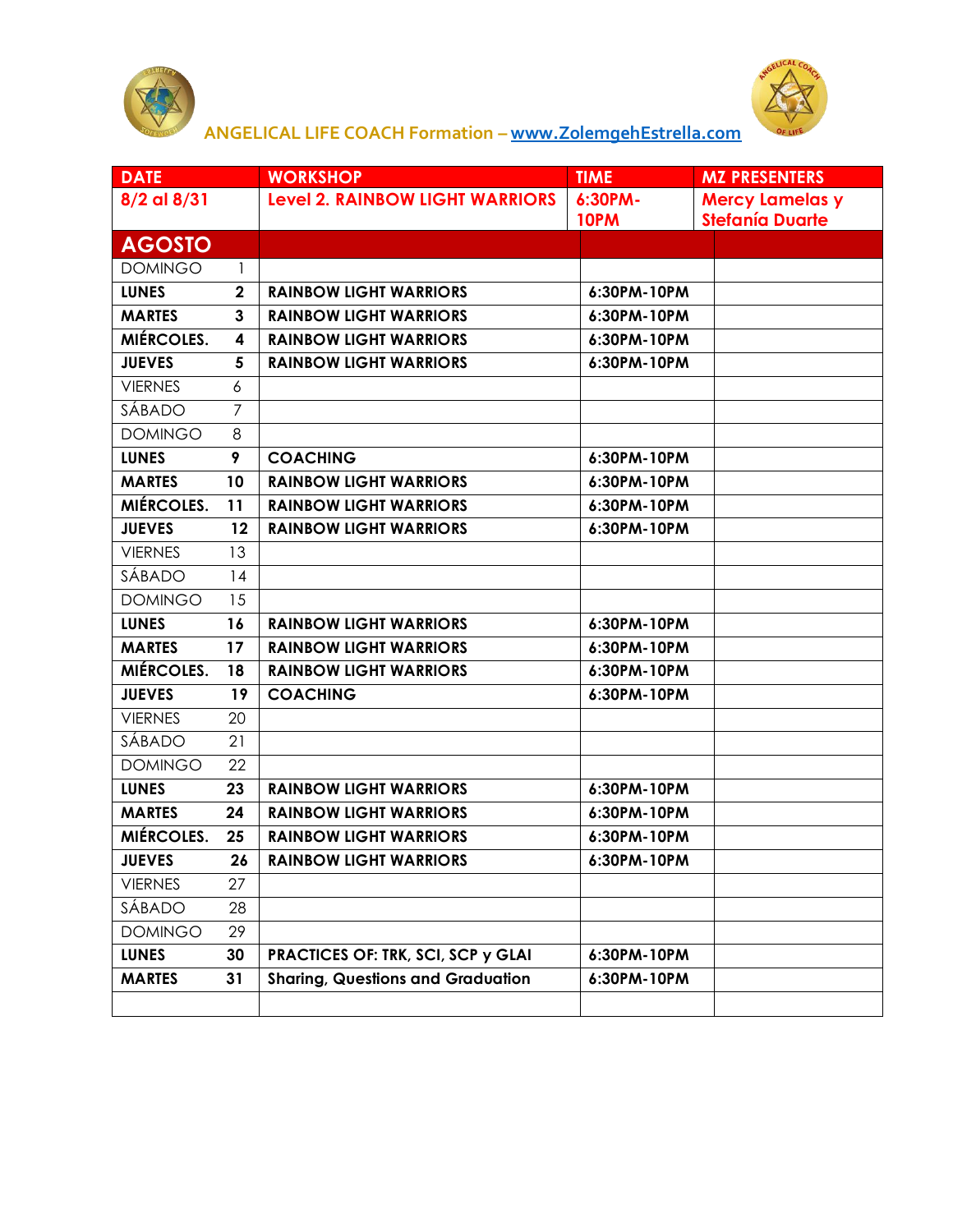



| <b>DATE</b>       |              | <b>WORKSHOP</b>                  | <b>TIME</b>   | <b>MZ PRESENTERS</b>                                |
|-------------------|--------------|----------------------------------|---------------|-----------------------------------------------------|
| 1/9 al 22/10      |              | Level 1. REIKI KRYSTAL THERAPIST | 6:30PM-10PM   | <b>Alexandra Morales y</b><br><b>Guillermo Lara</b> |
| <b>SEPTIEMBRE</b> |              |                                  |               |                                                     |
| <b>MIÉRCOLES</b>  | $\mathbf{1}$ | <b>REIKI KRYSTAL THERAPIST</b>   | 6:30PM-10PM   |                                                     |
| <b>JUEVES</b>     | $\mathbf{2}$ | REIKI KRYSTAL THERAPIST          | 6:30PM-10PM   |                                                     |
| <b>VIERNES</b>    | 3            |                                  |               |                                                     |
| SÁBADO            | 4            |                                  |               |                                                     |
| <b>DOMINGO</b>    | 5            |                                  |               |                                                     |
| <b>LUNES</b>      | 6            | <b>COACHING</b>                  | 6:30PM-10PM   |                                                     |
| <b>MARTES</b>     | 7            | REIKI KRYSTAL THERAPIST          | 6:30PM-10PM   |                                                     |
| <b>MIÉRCOLES</b>  | 8            | REIKI KRYSTAL THERAPIST          | 6:30PM-10PM   |                                                     |
| <b>JUEVES</b>     | 9            | REIKI KRYSTAL THERAPIST          | 6:30PM-10PM   |                                                     |
| <b>VIERNES</b>    | 10           |                                  |               |                                                     |
| SÁBADO            | 11           |                                  |               |                                                     |
| <b>DOMINGO</b>    | 12           |                                  |               |                                                     |
| <b>LUNES</b>      | 13           | <b>REIKI KRYSTAL THERAPIST</b>   | $6:30PM-10PM$ |                                                     |
| <b>MARTES</b>     | 14           | REIKI KRYSTAL THERAPIST          | 6:30PM-10PM   |                                                     |
| <b>MIÉRCOLES</b>  | 15           | <b>COACHING</b>                  | 6:30PM-10PM   |                                                     |
| <b>JUEVES</b>     | 16           | REIKI KRYSTAL THERAPIST          | 6:30PM-10PM   |                                                     |
| <b>VIERNES</b>    | 17           |                                  |               |                                                     |
| SÁBADO            | 18           |                                  |               |                                                     |
| <b>DOMINGO</b>    | 19           |                                  |               |                                                     |
| <b>LUNES</b>      | 20           | <b>REIKI KRYSTAL THERAPIST</b>   | 6:30PM-10PM   |                                                     |
| <b>MARTES</b>     | 21           | REIKI KRYSTAL THERAPIST          | 6:30PM-10PM   |                                                     |
| <b>MIÉRCOLES</b>  | 22           | <b>REIKI KRYSTAL THERAPIST</b>   | 6:30PM-10PM   |                                                     |
| <b>JUEVES</b>     | 23           | <b>COACHING</b>                  | 6:30PM-10PM   |                                                     |
| <b>VIERNES</b>    | 24           |                                  |               |                                                     |
| SÁBADO            | 25           |                                  |               |                                                     |
| <b>DOMINGO</b>    | 26           |                                  |               |                                                     |
| <b>LUNES</b>      | 27           | <b>REIKI KRYSTAL THERAPIST</b>   | 6:30PM-10PM   |                                                     |
| <b>MARTES</b>     | 28           | <b>REIKI KRYSTAL THERAPIST</b>   | 6:30PM-10PM   |                                                     |
| <b>MIÉRCOLES</b>  | 29           | <b>REIKI KRYSTAL THERAPIST</b>   | 6:30PM-10PM   |                                                     |
| <b>JUEVES</b>     | 30           | <b>REIKI KRYSTAL THERAPIST</b>   | 6:30PM-10PM   |                                                     |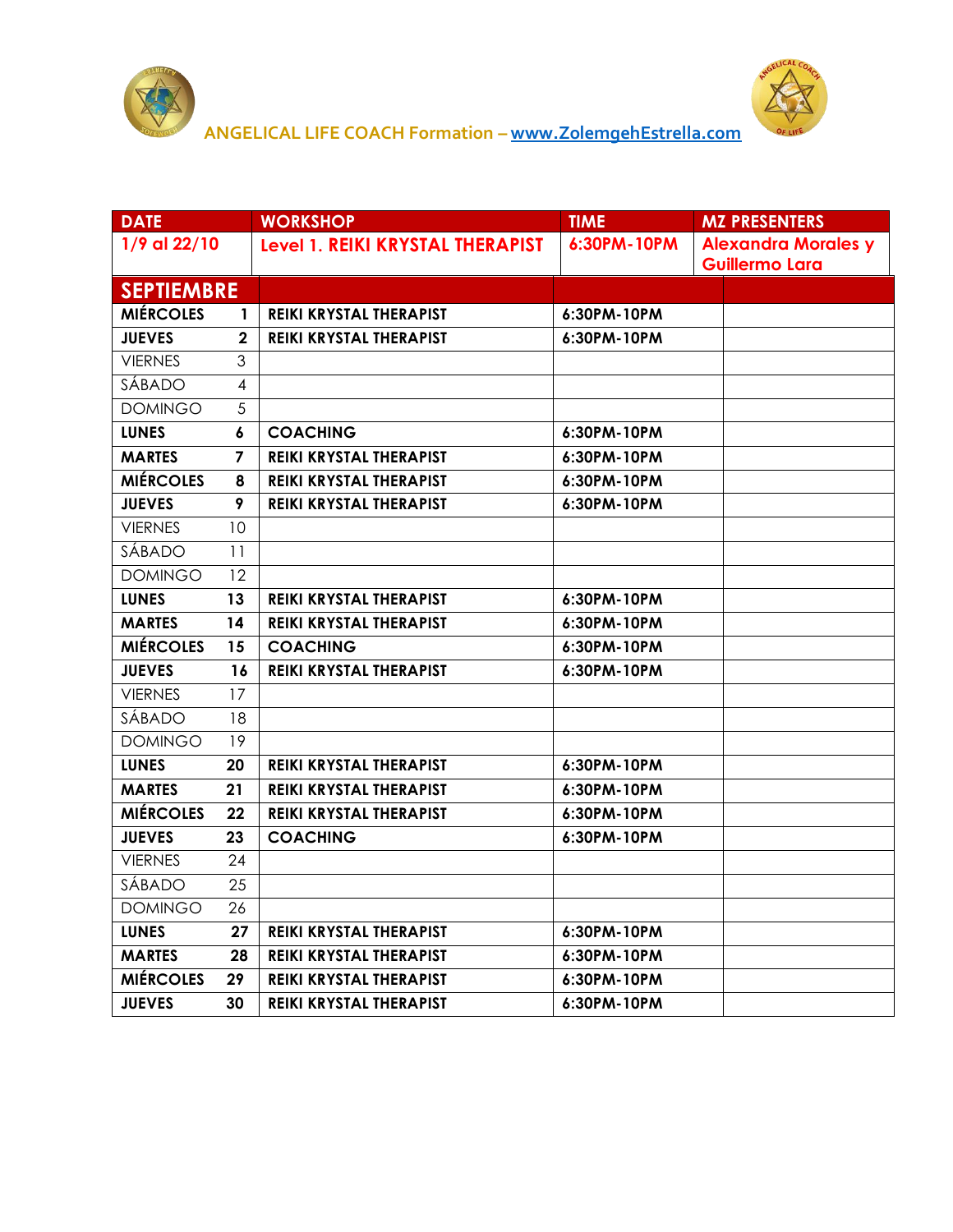



| <b>OCTUBRE</b>   |                |                                          |             |  |
|------------------|----------------|------------------------------------------|-------------|--|
| <b>VIERNES</b>   | $\mathbf{1}$   | <b>PRACTICES</b>                         | 6:30PM-9PM  |  |
| SÁBADO           | $\overline{2}$ |                                          |             |  |
| <b>DOMINGO</b>   | $\mathfrak{Z}$ |                                          |             |  |
| <b>LUNES</b>     | 4              | <b>REIKI KRYSTAL THERAPIST</b>           | 6:30PM-10PM |  |
| <b>MARTES</b>    | 5              | REIKI KRYSTAL THERAPIST                  | 6:30PM-10PM |  |
| <b>MIÉRCOLES</b> | 6              | <b>REIKI KRYSTAL THERAPIST</b>           | 6:30PM-10PM |  |
| <b>JUEVES</b>    | 7              | <b>COACHING</b>                          | 6:30PM-10PM |  |
| <b>VIERNES</b>   | 8              |                                          |             |  |
| SÁBADO           | 9              |                                          |             |  |
| <b>DOMINGO</b>   | 10             |                                          |             |  |
| <b>LUNES</b>     | 11             | <b>REIKI KRYSTAL THERAPIST</b>           | 6:30PM-10PM |  |
| <b>MARTES</b>    | 12             | <b>REIKI KRYSTAL THERAPIST</b>           | 6:30PM-10PM |  |
| <b>MIÉRCOLES</b> | 13             | <b>REIKI KRYSTAL THERAPIST</b>           | 6:30PM-10PM |  |
| <b>JUEVES</b>    | 14             | <b>COACHING</b>                          | 6:30PM-10PM |  |
| <b>VIERNES</b>   | 15             |                                          |             |  |
| SÁBADO           | 16             |                                          |             |  |
| <b>DOMINGO</b>   | 17             |                                          |             |  |
| <b>LUNES</b>     | 18             | REIKI KRYSTAL THERAPIST                  | 6:30PM-10PM |  |
| <b>MARTES</b>    | 19             | REIKI KRYSTAL THERAPIST                  | 6:30PM-10PM |  |
| <b>MIÉRCOLES</b> | 20             | REIKI KRYSTAL THERAPIST                  | 6:30PM-10PM |  |
| <b>JUEVES</b>    | 21             | <b>PRACTICES OF: TRK, SCI y SCP</b>      | 6:30PM-10PM |  |
| <b>VIERNES</b>   | 22             | <b>Sharing, Questions and Graduation</b> | 6:30PM-10PM |  |
| SÁBADO           | 23             |                                          |             |  |
| <b>DOMINGO</b>   | 24             |                                          |             |  |
| LUNES            | 25             |                                          |             |  |
| <b>MARTES</b>    | 26             |                                          |             |  |
| <b>MIÉRCOLES</b> | 27             |                                          |             |  |
| <b>JUEVES</b>    | 28             |                                          |             |  |
| <b>VIERNES</b>   | 29             |                                          |             |  |
| SÁBADO           | 30             |                                          |             |  |
| <b>DOMINGO</b>   | 31             |                                          |             |  |
|                  |                |                                          |             |  |